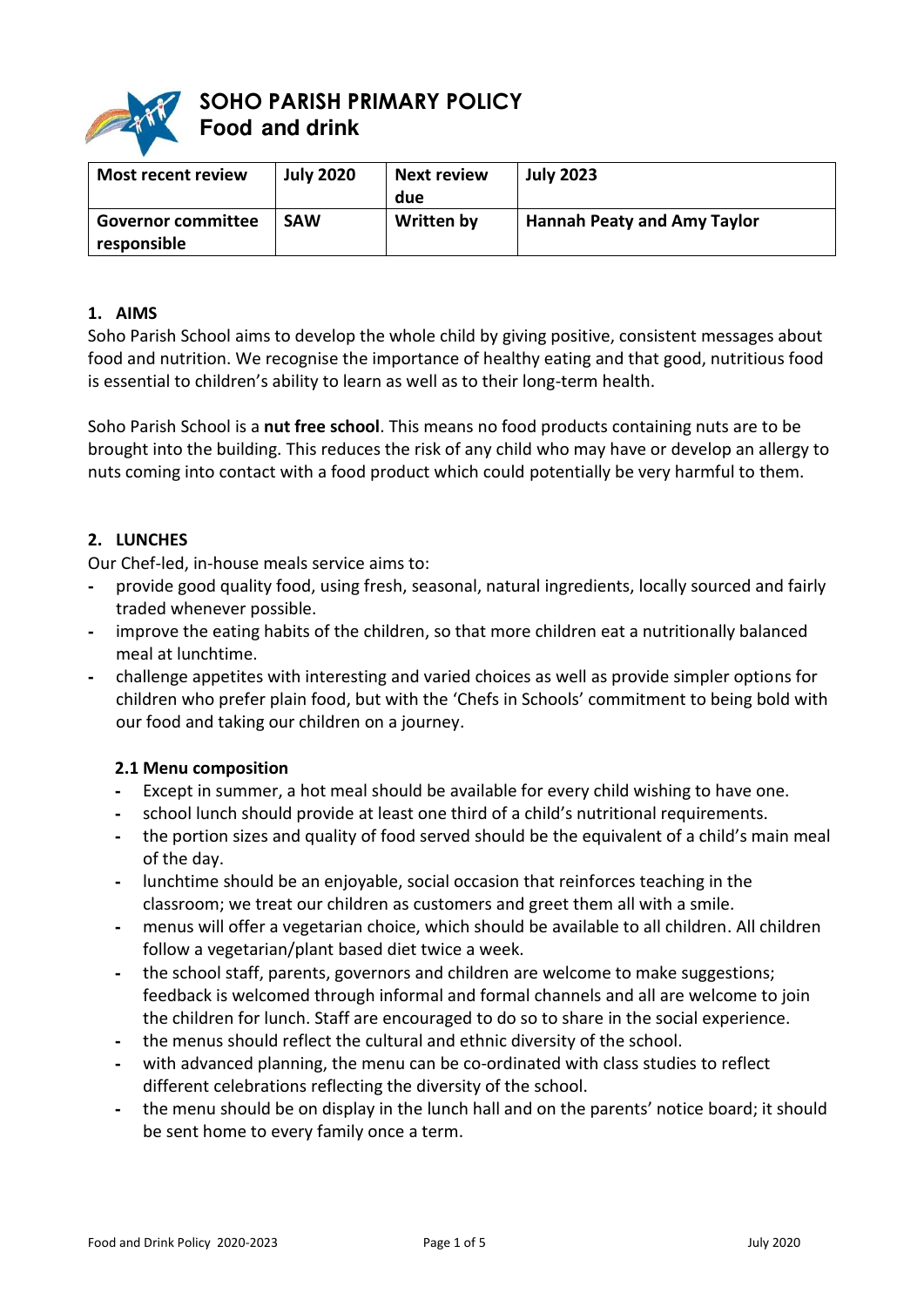### **2.2 Puddings**

**-** Twice a week we serve a dessert, cake or biscuit which complies with the food standard guidelines (containing no confectionery), a homemade fruit blended yoghurt is served once a week (with a dairy free alternative available) and fruit twice a week. Fruit is available every day as an alternative.

### **2.3 Meal timings**

- **-** lunch is served between 12:00 and 13:30.
- **-** the lunch hall has to be cleared and the floor cleaned by 14:00.

### **2.4 Reception class lunches**

Foundation Stage children eat at 12:00 in their classroom in the first half term and then transition to an earlier lunchtime in the hall for them to get used to the social element of lunchtime. Food is served by members of staff, who will sit at the tables and eat with the children.

### **3. EATING ENVIRONMENT**

### **3.1 General principles**

- **-** the dining room should be a pleasant place to eat.
- **-** children will eat together around a table and at the discretion of the Office staff, visitors including parents are welcomed (2 per sitting), provided they have paid for their lunch.
- **-** every effort will be made to ensure that all children are given sufficient time to eat their lunch (approximately 30 minutes).
- **-** there will be mixed seating for school dinners and packed lunches so that children can sit with their friends, and to minimise queuing.

### **3.2 Service style**

- **-** Kitchen staff and midday supervisors are responsible for:
- **-** making the dining area a clean, pleasant place to eat.
- **-** serving a nutritionally balanced meal to every child and encouraging them to eat it.
- **-** treating children with kindness and courtesy; we provide service with a smile.

### **4 PACKED LUNCHES (FOR TRIPS)**

**-** Where children who are entitled to a free school meal, are away for lunch on a school trip, the kitchen will provide a packed lunch as an alternative to lunch at school on request, consisting of at least 1 round of sandwiches or suitable alternative; 1 piece of fruit; 1 additional healthy snack; 200ml water or fruit juice.

Parents providing their child with their own packed lunch should adhere to the same healthy standard as we do throughout the rest of the school. Specifically we ask that you do **not** include the following:

- **Nuts**. We have a number of children in school who are allergic to nuts and, unless we ban nuts altogether, we cannot guarantee their safety.
- **Chocolate and sweets**. Occasional chocolates at home are lovely. At school they are messy and not the best choice for providing long term energy. Sweets are not appropriate snacks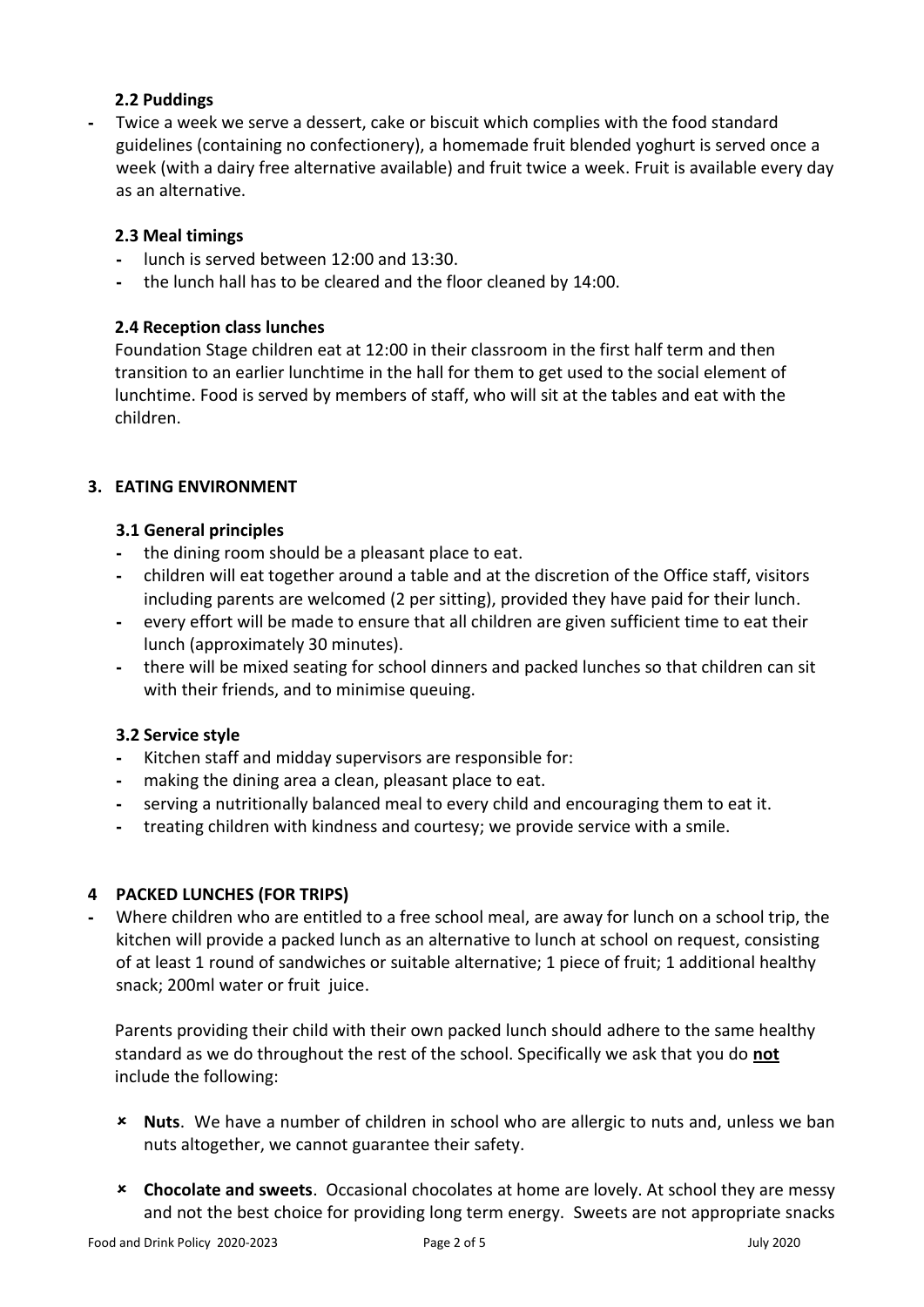at school. A biscuit or granola-type bar is acceptable however.

- **Fried food including crisps.** We appreciate that some crisps are not fried, but we prefer children not to eat crisps as we are not able to monitor which are which. Crisps in packed lunches are at the discretion of parents but we'd advise parents not to send crisps everyday as the fat and salt content is usually very high.
- **Too much salt or sugar.** To maintain healthy eating, please choose food that benefits their long term physical and dental health. Sugary snacks give a quick energy rush, but whole grains and protein will keep your child going longer.
- **Drinks.** It is not necessary to provide a drink as water is provided in classrooms, the lunch hall and the playground. Please do not give your children fizzy or sugared drinks.

# **5 WATER**

Soho Parish School recognises that dehydration leads to a range of health problems, as well as affecting children's mood, behaviour and ability to concentrate. Consequently, we ensure that

- **-** fresh water will be available to drink at the table with the children's meals.
- **-** in the classroom every child shall have free access to fresh water. We ask parents to provide water bottles so that they can keep them with them and have access to water at all times, especially during PE lessons.
- **-** on school trips children are provided with a bottle of water if they have a packed lunch from the school kitchen.
- **-** If children choose to have a packed lunch from home, water needs to be provided as part of the packed lunch. No other drink should be packed.

### **6 MILK**

Milk is also provided at lunch and all children are welcome to take a glass of milk instead of / as well as water.

### **7 FRUIT AT MORNING BREAK**

The school is part of the National School Fruit scheme, which entitles all children aged 4-6 to a free piece of fruit every day. The school recognises that children require energy to concentrate for the whole morning and therefore will provide one piece of fruit for every child in Foundation, Years 1&2. Years 3, 4, 5 & 6 are currently provided with a free piece of fruit every day, courtesy of the Parent Staff Association.

### **8 AFTER-SCHOOL SNACKS**

We recognise the need to reinforce our healthy school status in all areas of activities. To this end, any refreshments offered to children attending after school clubs should be consistent with this policy and comply with the requirements of the Healthy Food in School standards. *If pupils bring their own snacks, these should also comply with Healthy Food in School standards. Please also ensure that no NUTS are brought onto the premises.*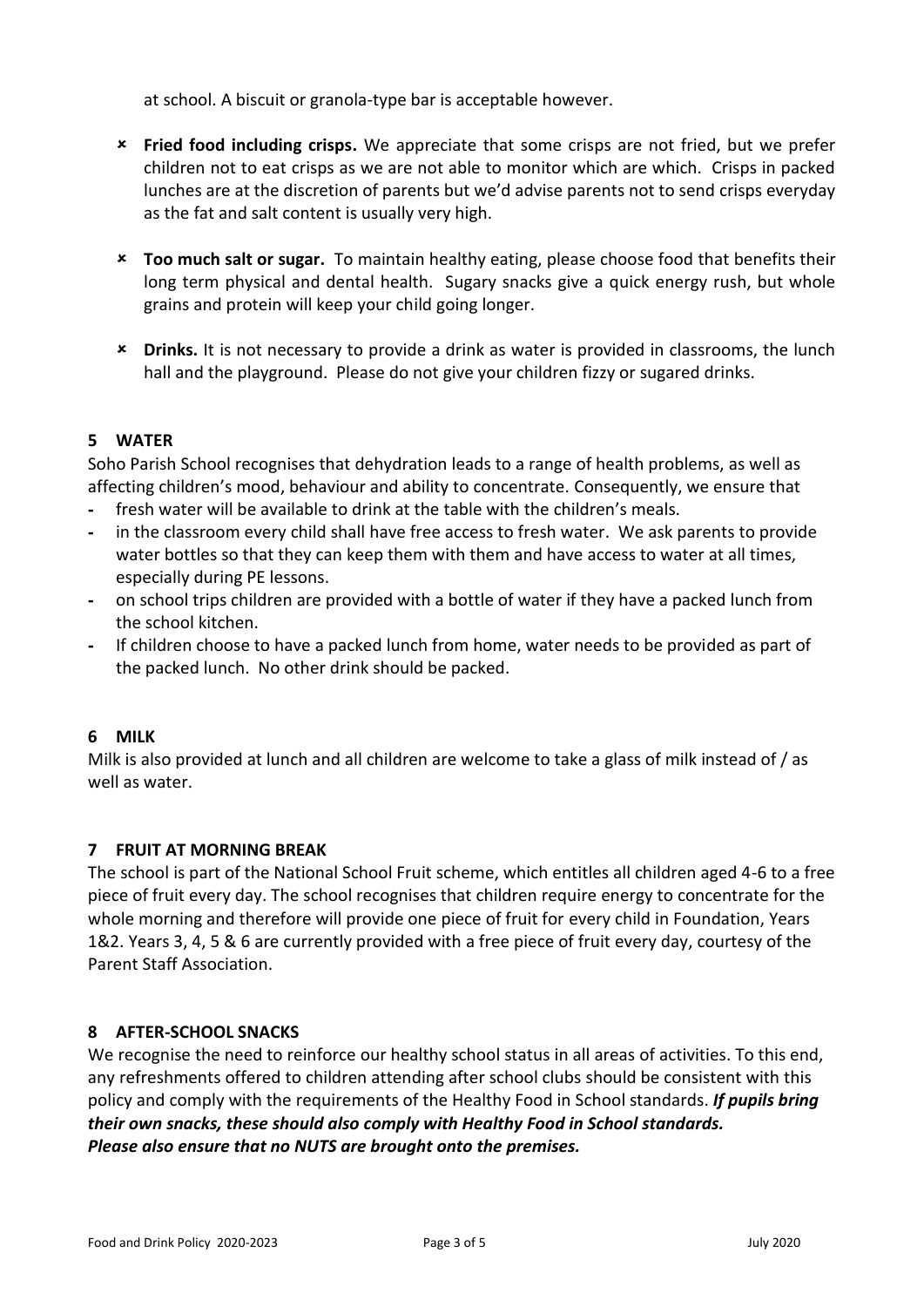## **9 FOOD IN THE CURRICULUM**

Food and nutrition is a statutory component of Science for all primary school pupils. Other subjects also cover aspects of nutrition:

- **-** PSHE includes healthy eating
- **-** Religious education looks at food customs and beliefs
- **-** Physical Education reviews the energy balance
- **-** Geography investigating the food chain
- **-** History understanding the evolution of food in society
- **-** DT meal planning and design, recipes and food preparation techniques

### **10 STANDARDS**

The school is currently working towards the Healthy Schools Bronze award and works towards meeting & maintaining its targets.

The school was awarded 5/5 stars for hygiene in its most recent inspection (November 2019).

### **11 EVENTS AT SCHOOL**

Soho Parish School hopes to promote a healthy eating ethos and give consistent messages about nutrition during extra-curricular activities and at school events, for example in cooking club.

### **12 NUTRITIONAL STANDARDS**

The menus should meet the School Food Plan guidelines for nutrition as a minimum standard. Detailed guidance is set out in Appendix A.